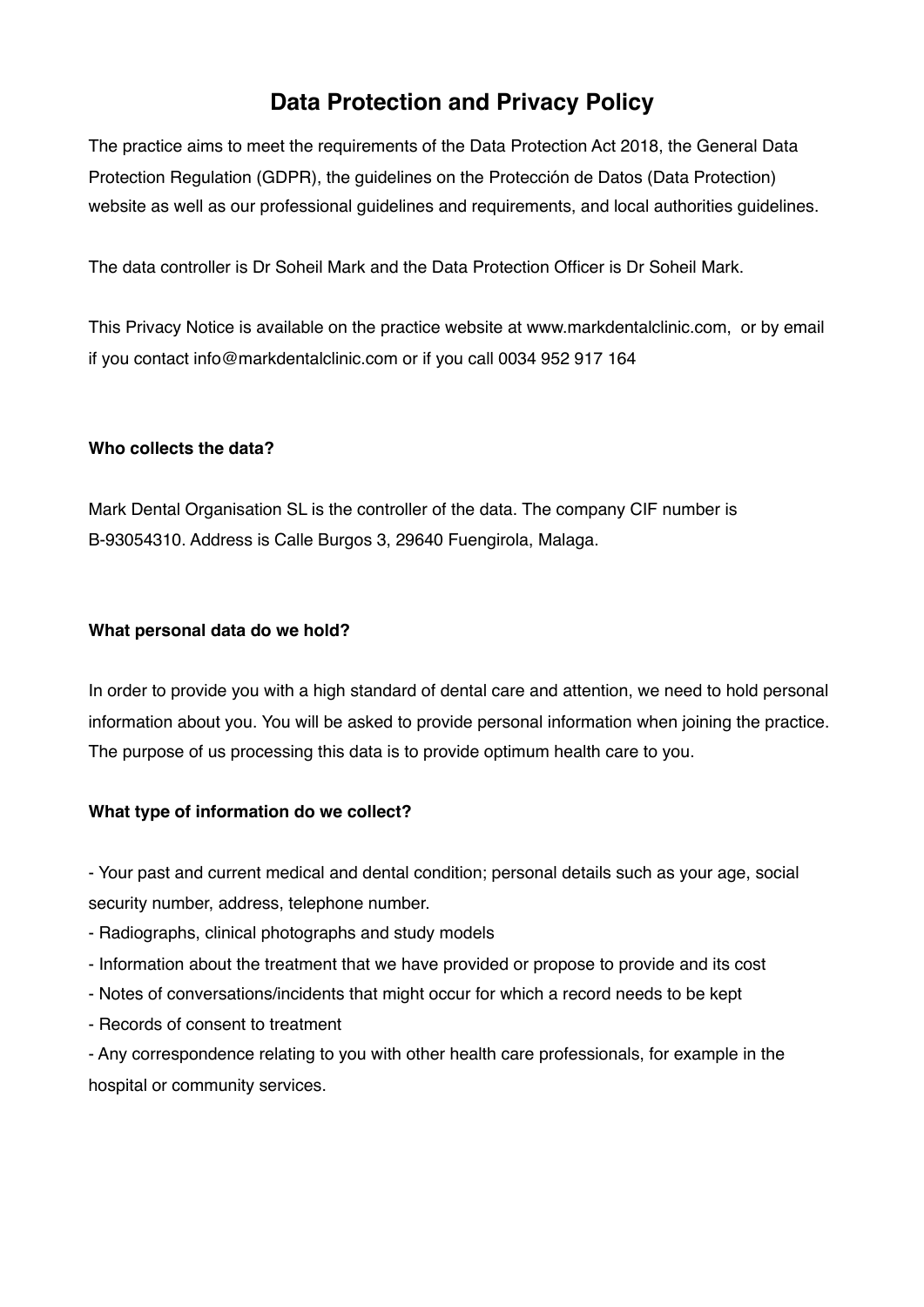#### **The categories of data we process are:**

- Personal data for the purposes of staff and self-employed team member management

- Personal data for the purposes of direct mail/email/text

- Special category data including health records for the purposes of the delivery of health care

- Special category data including health records for managing employees and contracted team members

- We never pass your personal details to a third party unless we have a contract for them to process data on our behalf and will otherwise keep it confidential. If we intend to refer a patient to another practitioner or to secondary care such as a hospital we will gain the individual's permission before the referral is made and the personal data is shared.

- Personal data is stored in the EU whether in digital or hard copy format

- Personal data is obtained when a patient joins the practice, when a patient is referred to the practice

# **The lawful basis for processing special category data such as patients' and employees' health data is:**

- Processing is necessary for the purposes of preventative or occupational medicine, for assessing the working capacity of the employee, medical diagnosis, the provision of health or social care or treatment or management of health or social care systems , Member State law or a contract with a health professional

## **The lawful basis of processing personal data such as name, address, email or phone number is:**

- Consent of the data subject

- Processing is necessary for the performance of a contract with the data subject or to take steps to enter into a contract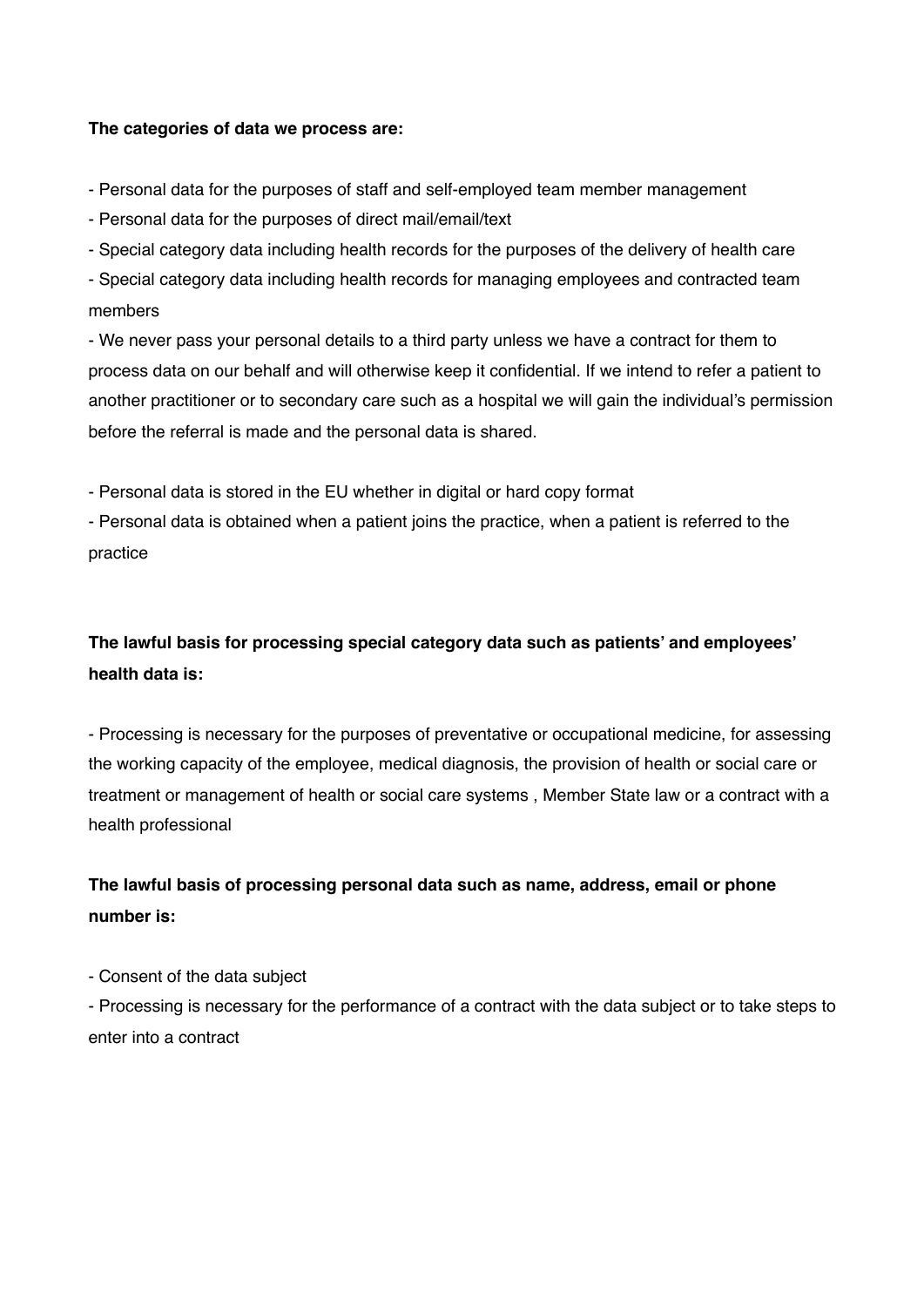#### **Why do we hold information about you?**

We need to keep comprehensive and accurate personal data about our patients in order to provide them with safe and appropriate dental care. We also need to process personal data about you in order to provide care under Colegio de Dentistas arrangements and to ensure the proper management and administration of the Colegio de Dentistas.

#### **We will process personal data that we hold about you in the following way:**

#### **Retaining information**

The retention period for special data in patient records is a minimum of 10 years and may be longer for complex records in order to meet our legal requirements. The retention period for staff records is 6 years. The retention periods for other personal data is minimum 2 years after it was last processed.

All data in manual form, will be saved until the closure or transfer of the practice to new owners.

#### **You have the following personal data rights:**

The right to be informed The right of access The right to rectification The right to erasure (clinical records must be retained for a certain time period) The right to restrict processing The right to data portability The right to object

If you are a patient of the practice you have the right to withdraw consent for important notifications, newsletters, surveys or marketing. You can inform us to correct errors in your personal details or withdraw consent from communication methods such as telephone, email or text. You have the right to obtain a free copy of your patient records within one month of request.

If you are not a patient of the practice you have the right to withdraw consent for processing personal data, to have a free copy of it within one month, to correct errors in it or to ask us to delete it. You can also withdraw consent from communication methods such as telephone, email.